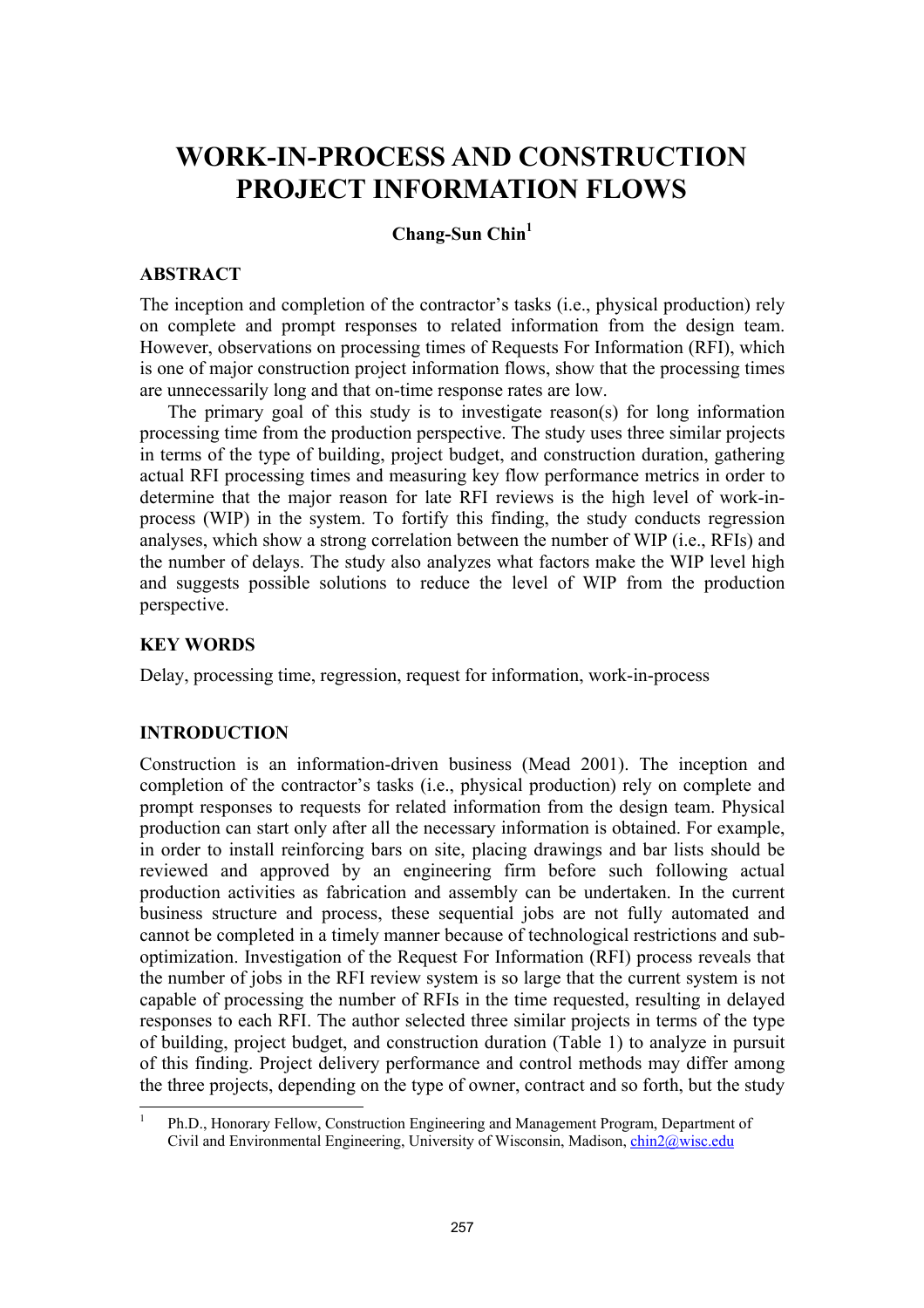does not intend to analyze different performance levels resulting from different delivery systems or contractual relationships. Rather, the research is intended to identify the key factor(s) affecting the RFI review process time by examining selected cases at the flow level of the production system.

|                              | Project A               | <b>Project B</b>        | <b>Project C</b> |  |
|------------------------------|-------------------------|-------------------------|------------------|--|
| Company                      | Company 1               |                         | Company 2        |  |
| Type of Building             | Laboratory              | $Laboratory + Hospital$ | Hospital         |  |
| Owner                        | <b>State Government</b> | <b>State Government</b> | Private          |  |
| Location                     | California, USA         | Wisconsin, USA          | Wisconsin, USA   |  |
| Project Delivery System      | Design-Build            | CM at Risk              | CM at Risk       |  |
| Budget                       | $$162$ mil.             | $$144$ mil.             | \$134 mil.       |  |
| <b>Construction Duration</b> | 36 mo.                  | 38 mo.                  | $40$ mo.         |  |
| Sample Size for the Study    | 574                     | 1.035                   | 777              |  |

Table 1: Summary of Three Cases

# **PROCESS FLOW OF CURRENT RFI REVIEWS**

The current RFI review is done sequentially under the contractual hierarchy, and there is always the possibility of negative reiteration to complete the review because of the nature of construction operations and the review's sub-optimization in the project delivery system. One example of sub-optimizations is the incompatible applications used for each discipline. It is common practice for architects to use CAD to create conceptual and architectural drawings, while engineers use other kinds of software to produce engineering drawings. These different systems result in a process that is a large source of variation and discrepancies in reading and interpreting project information. What's worse, even if all the project information is ready before a project starts, many changes are made during the construction, and these changes create a wasteful cycle of modifying the necessary information to conform to project requirements.

In general, RFIs are created by subcontractors and transmitted to the general contractor, and then to the design team for comprehensive review. The general contractor prepares the RFI document package and performs a first review to determine whether the RFI has a real impact on project delivery time and cost. Then the contractor forwards the RFI to the architect, who passes it on to the appropriate consultant (design teams, reviewers), such as the mechanical engineer, the electrical engineer, or the structural engineer, all of whom can answer the questions in the RFI only when the architect is unable to do so. Figure 1 represents the typical RFI review process flow observed in the three projects of this study.



Figure 1: RFI Review Process Flow (Chin and Russell 2008)

Proceedings for the 17<sup>th</sup> Annual Conference of the International Group for Lean Construction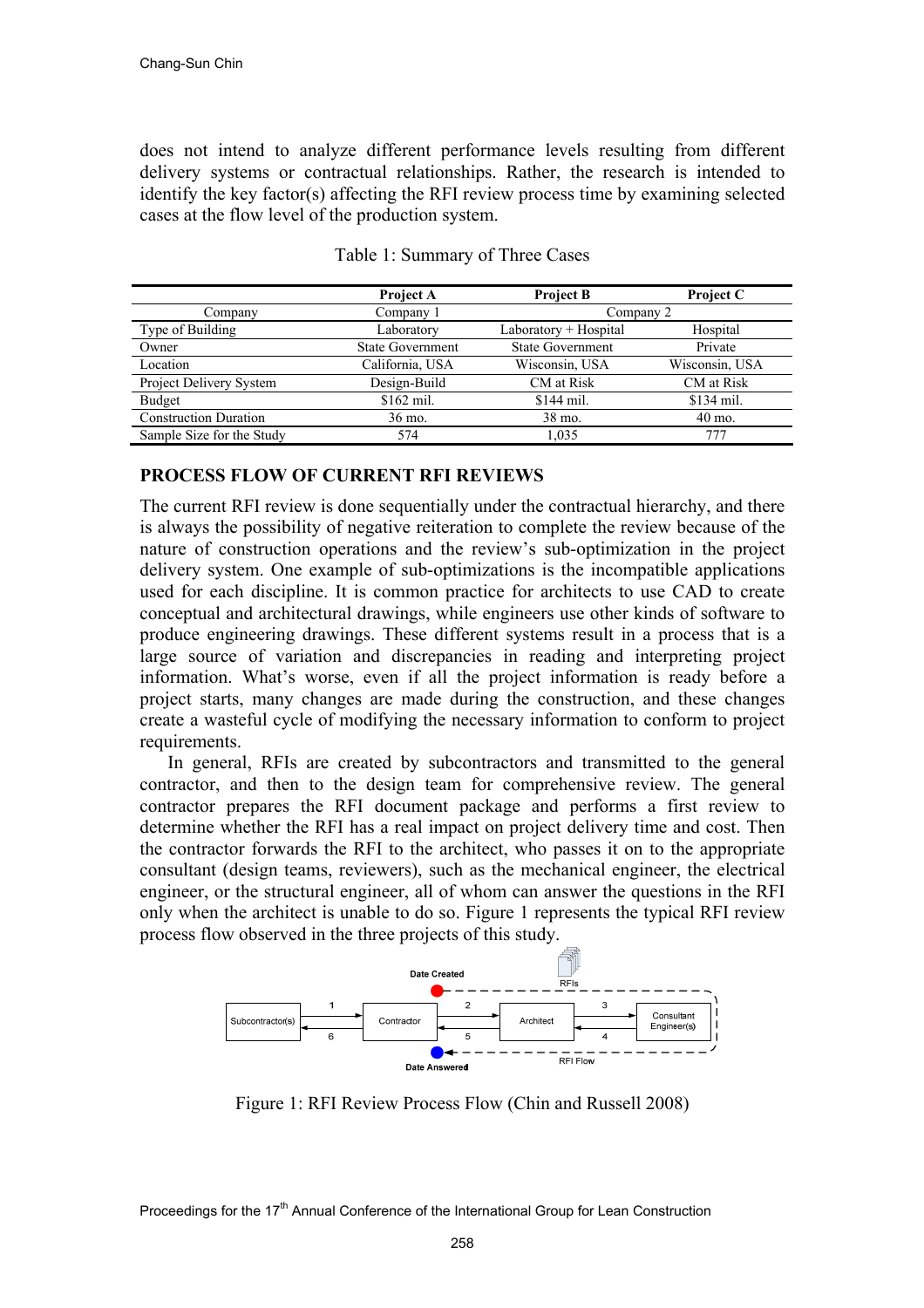# **LITTLE'S LAW**

Little's Law explains the fundamental long-term relationship between work-inprogress (WIP), throughput and flow time of a production system. Little's Law indicates that a system that has a lot of inventory will have long lead times and, conversely, that a system with reduced inventory responds more quickly (Hopp 2007; Hopp and Spearman 2000; Lambrecht and Vandaele 1994; Little 1961). In other words, we can reduce cycle time by reducing WIP level. Hopp and Spearman (2000) also found that the bulk of WIP in most (physical) production systems is in queue because of variability and high utilization: waiting for batch because of batched processing or waiting to match because of lack of synchronization. George (2003) also stated that processes are slow because of too much WIP and that work can spend more than 90% of its time waiting, which inflicts substantial waste (non-value-adding time) on the process.

# **MEASURING WORK-IN-PROCESS**

WIP is the number of entities in the system and can be measured in either physical units (e.g., parts, people, jobs) or financial units (e.g., dollar value of entities in the system) (Hopp 2007; Hopp and Spearman 2000). The samples for the study include data regarding when each RFI is created and each response is made (see Figure 1). If we assign a "1" to each day the RFI stays in the system, we can also measure the total amount of time it takes to process the RFI. For example, as illustrated in Table 2, if RFI# 0001 was created on March 1 and a response was made on March 6, the RFI must have stayed in the system from March 1 to March 6. If we assign 1 to all the dates each RFI stayed in the system, summing up the numbers on the same date will provide the daily WIP level.

| RFI#      | Date |     |               |     |              |              |              |     |              |      |      |      |      |      |      |
|-----------|------|-----|---------------|-----|--------------|--------------|--------------|-----|--------------|------|------|------|------|------|------|
|           | 3/1  | 3/2 | 3/3           | 3/4 | 3/5          | 3/6          | 3/7          | 3/8 | 3/9          | 3/10 | 3/11 | 3/12 | 3/13 | 3/14 | 3/15 |
| 0001      |      |     |               |     |              |              |              |     |              |      |      |      |      |      |      |
| 0002      |      |     |               |     |              |              |              |     |              |      |      |      |      |      |      |
| 0003      |      |     |               |     |              |              |              |     |              |      |      |      |      |      |      |
| 0004      |      |     |               |     |              |              |              |     |              |      |      |      |      |      |      |
| Daily WIP |      | 2   | $\mathcal{D}$ | 3   | $\mathbf{R}$ | $\mathbf{R}$ | $\mathbf{R}$ | 3   | $\mathbf{R}$ | 3    | 3    |      |      |      |      |

| Table 2: Measuring Work-In-Process |  |
|------------------------------------|--|
|------------------------------------|--|

For the study, 574 RFIs were collected for project A, 1,035 RFIs were collected for project B, and 777 RFIs were collected for project C. Daily WIP levels were measured in the same way and are summarized in Table 3.

| Table 3: Summary of WIP Levels of Three Projects |  |  |  |  |
|--------------------------------------------------|--|--|--|--|
|--------------------------------------------------|--|--|--|--|

|                           |         | <b>Project A</b> | <b>Project B</b> | <b>Project C</b> |
|---------------------------|---------|------------------|------------------|------------------|
| Sample Size for the Study |         | 574              | .035             |                  |
| Work-In-Progress (WIP)    | Average | 30.55            | 19.30            | 16.89            |
| $#$ of RFIs)              | Min     |                  |                  |                  |
|                           | Max     | 59               | 56               | 69               |

In the project A, the average number of RFIs per day is 30.55, which means the reviewer had an average of 30.55 RFIs to review each day. Project B and C also can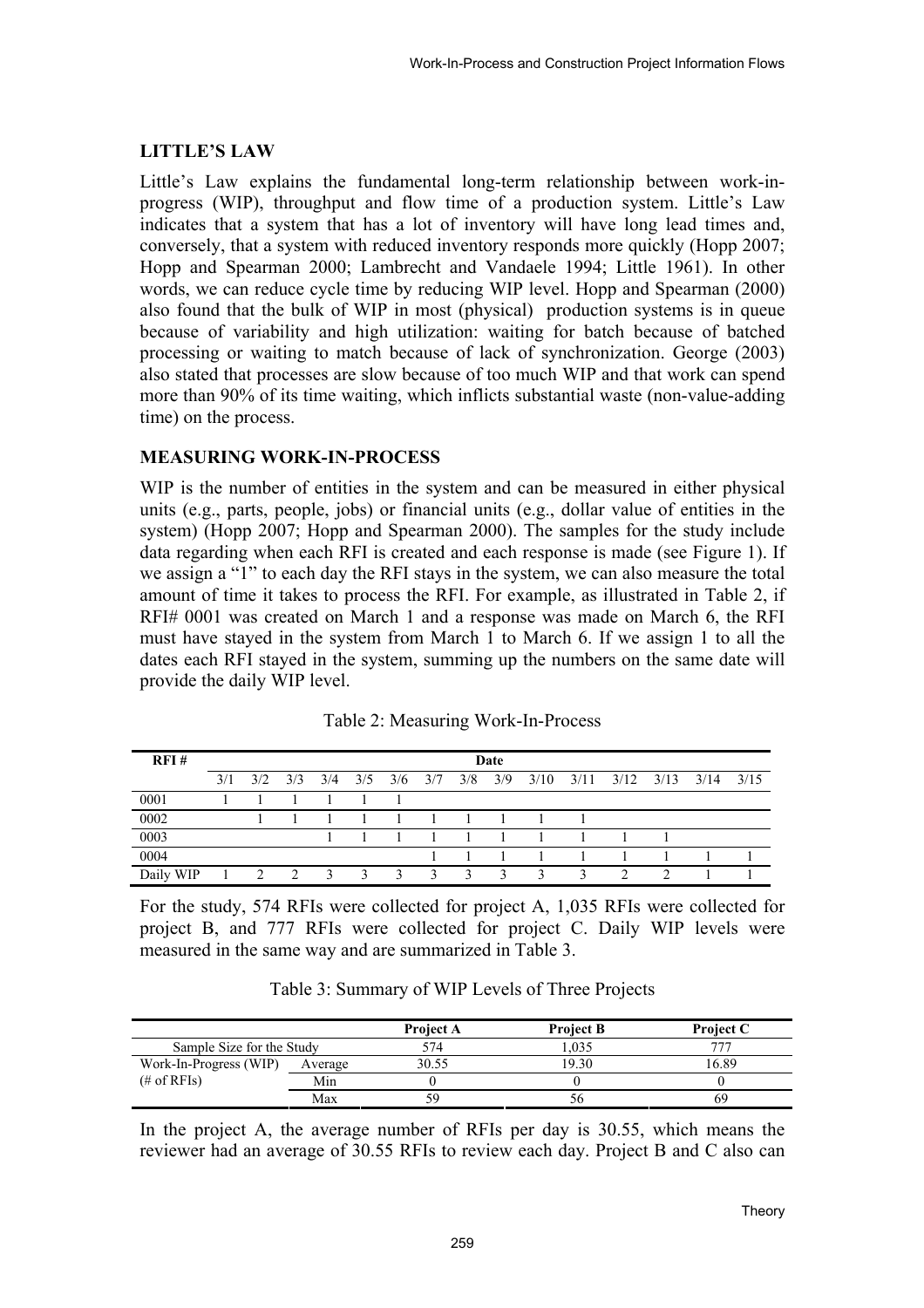be interpreted in the same manner as Project A. Figures 2, 3, and 4 represent the average WIPs and trends of each project. The short-term fluctuations are due to variability in the number of WIP in the system, but the long-term trend is unmistakably toward review system overload.



Figure 2: Actual RFI Work-In-Process of Project A



Figure 3: Actual RFI Work-In-Process of Project B



Figure 4: Actual RFI Work-In-Process of Project C

Proceedings for the 17<sup>th</sup> Annual Conference of the International Group for Lean Construction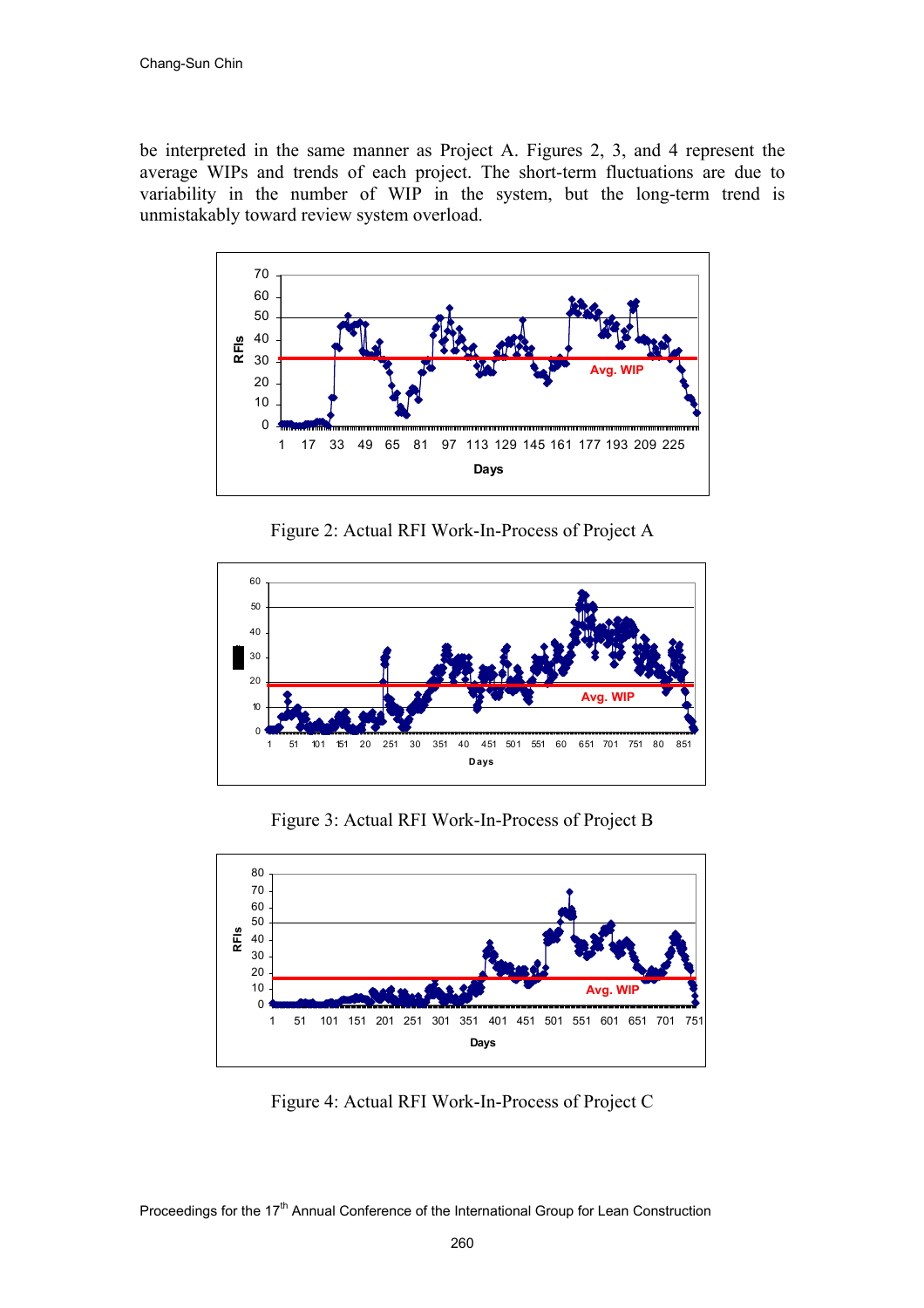#### **MEASURING THE NUMBER OF DELAYS**

From the project management perspective, "delay" is the time period during which some part of the construction project has been extended beyond what was originally planned as a result of unanticipated circumstances (Bramble and Callahan 1999). From the production perspective, delay is the condition of customer orders not filled by their due dates as a result of late product delivery or the time entities spend in the system not being processed (Hopp 2007; Hopp and Spearman 2000).

In the RFI review system, a contractor wants to receive responses to RFIs on-time, which often means quickly. The author tracked the response time expected by the contractor for each RFI and then calculated the difference between the expected response time and the actual processing time. Following the usual convention, early, on-time, and late responses will have negative  $(-)$ , zero  $(0)$ , and positive  $(+)$  values, respectively. The on-time rates (consisting of both early and on-time responses) for projects A, B, and C were just 48% (274/574 RFIs), 48% (500/1,035 RFIs), and 50% (388/777 RFIs), respectively.

# **CORRELATION BETWEEN THE NUMBER OF DELAYS AND THE NUMBER OF TASKS**

Regression analysis was conducted to determine whether the number of tasks (i.e., RFIs) affects the number of delays. The results showed that the number of delays is strongly correlated to the total number of RFIs (WIP) in the system, which supports the suggestion that a high number of WIP is the major cause of delays in RFI processing time.

#### **REGRESSION ANALYSIS OF PROJECT A**

The output shows the results of fitting a linear model to determine the relationship between the number of delays and the total number of RFIs. Two further sets of lines (confidence intervals and prediction intervals) are also presented in Figure 5. The confidence intervals indicate the interval within which one can be 95% confident what the process average will occur, while the prediction intervals indicate the interval within which one can expect 95% of the process output (data points) to occur (Minitab Inc. 2004). Thus, the number of delays increases as the number of RFIs in the system increases. Since the P-value in the Analysis of Variance (ANOVA) table is less than 0.05, there is a statistically significant relationship between number of delays and total number of RFIs at the 95% confidence level. The R-Squared statistic indicates that the model explains 63.2% of the variability in the number of delays.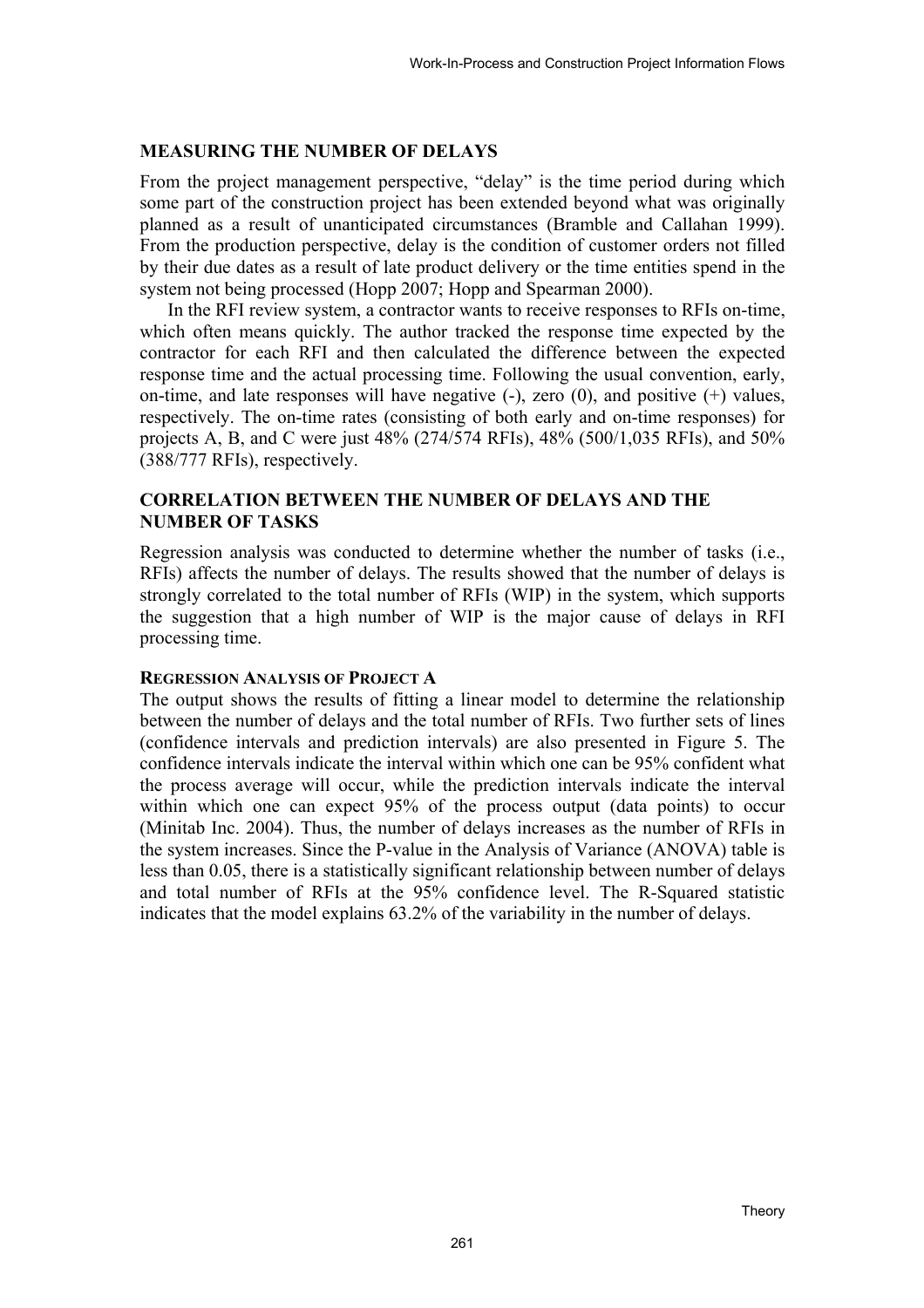





# **REGRESSION ANALYSIS OF PROJECT B**

Like Project A, the output shows a statistically significant relationship between number of delay and total number of RFIs at the 95% confidence level (Figure 6). The regression analysis result can be interpreted in the same manner as Project A, i.e., that the number of delays increases as the number of RFIs in the system increases. P-value 0 shows a statistically significant relationship between the number of delays and the total number of RFIs at the 95% confidence level. The R-Squared statistic indicates that the model explains 84.7% of the variability in the number of delays.



Figure 6: Fitted Line Plot and Results of Regression Analysis (Project B)

# **REGRESSION ANALYSIS OF PROJECT C**

Like Project A and B, the output shows a statistically significant relationship between number of delay and total number of RFIs at the 95% confidence level (Figure 7). The regression analysis result can be interpreted in the same manner as Project A and B, i.e., that the number of delays increases as the number of RFIs in the system increases. P-value 0 shows a statistically significant relationship between the number of delays

Proceedings for the 17<sup>th</sup> Annual Conference of the International Group for Lean Construction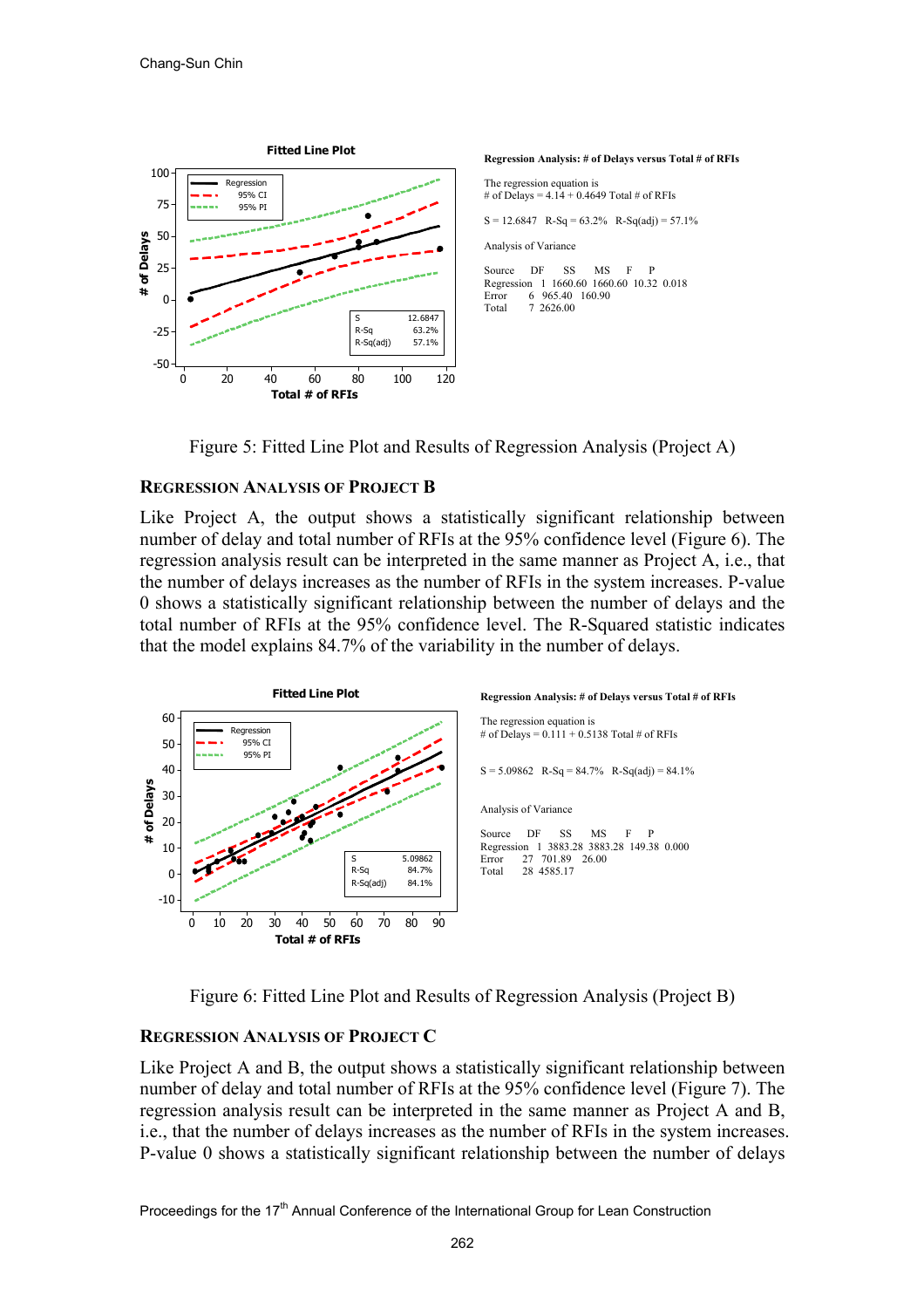and the total number of RFIs at the 95% confidence level. The R-Squared statistic indicates that the model explains 82.5% of the variability in the number of delays.



Figure 7: Fitted Line Plot and Results of Regression Analysis (Project C)

# **CAUSES OF WIP INCREASES AND STRATEGIES FOR WIP REDUCTION**

Because the reviewers for Projects A, B and C could not keep up with the arrival rate of RFIs, WIP built up over time and delays resulted. As mentioned previously, the short-term fluctuations are due to variability in the number of WIP in the system, but the long-term trend is unmistakably toward review system overload. The bulk of WIP in most production systems is in the queue because of variability and high utilization from waiting for batching or matching. Hence, a WIP reduction program should be directed at lowering utilization, reducing variability, reducing batching and/or improving synchronization (Hopp and Spearman 2000).

# **UTILIZATION**

Utilization is the fraction of time a workstation is not idle because of a lack of parts. We can compute utilization as the ratio of an entity's arrival rate into a workstation to the capacity of workstation (Hopp 2007). If the entity arrival rate into the workstation exceeds the capacity of the workstation, waiting will begin because the workstation is not capable of processing all the entities that flow in. To reduce utilization of the workstation, either the entity rate in can be reduced or the capacity of workstation can be increased. Queueing theory explains that, as utilization approaches 100%, any variation in inter-arrival times and effective process times can drive wait time to infinity (Conway et al. 1988; George 2002; Hopp and Spearman 2000; Lambrecht and Vandaele 1994). As a result, increasing utilization to make up for lost progress can cause an increase in waiting time unless variation is reduced.

# **FLOW VARIABILITY**

The importance of reducing variability was affirmed in Ohno's book, Toyota Production System: Beyond Large-scale Production (1988): *"the slower but consistent tortoise causes less waste and is much more desirable than the speedy hare that races ahead and then stops occasionally to doze. The Toyota Production System*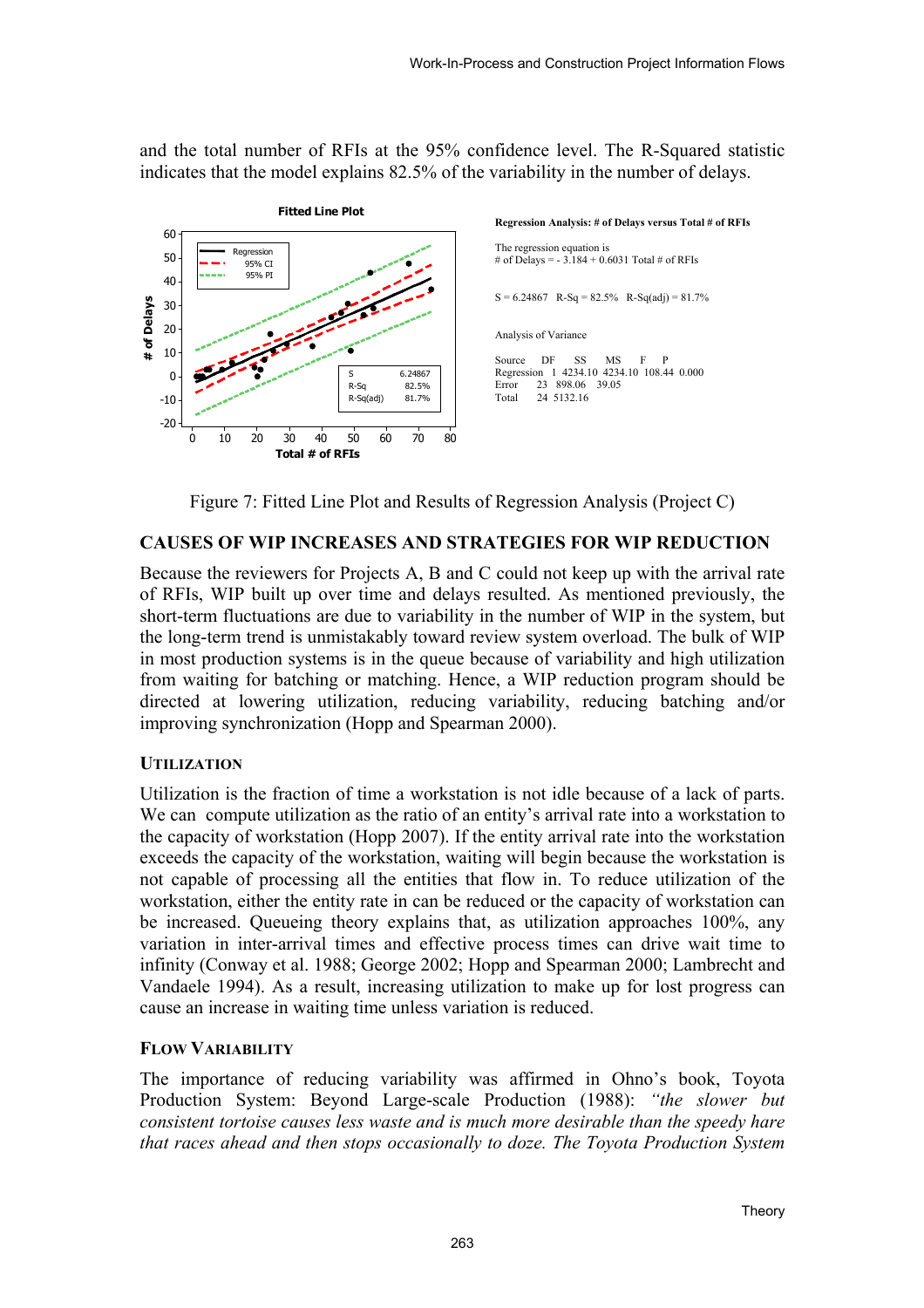*can be realized only when all the workers become tortoises."* Two major variation components cause waiting in the line flow (Conway et al. 1988; Hopp and Spearman 2000): variations in entities' inter-arrival times and variations in process times. Interarrival time can be affected by vendor quality (e.g., the skill level of the (sub)contractor who prepares the RFI documentation), scheduling policies, variability in upstream processes (e.g., variability in RFI documentation), and other factors. Process times can be affected by machine failures (e.g., internet down, computer malfunction), setup times (e.g., reviewers' preparation times, such as computer bootup, opening RFI files, preparing project specifications and drawings), operator breaks (e.g., coffee break, sick leave, holiday, vacation, travel), or anything that extends the time required to complete processing of the entity (Hopp 2007).

This study uses the Coefficient of Variation (CV) to measure relative variability. Because CV is a dimensionless number–mean and standard deviation have the same units—it is useful for comparing the dispersion of populations with different means (Minitab Inc. 2004). Hopp and Spearman (2000) established three classes of variation for measuring flow variability to determine the severity of variability in a production system: LV (low variation) for CVs less than 0.75, MV (moderate variation) for CVs between 0.75 and 1.33, and HV (high variation) for CVs greater than 1.33. As summarized in Table 4, all three projects have at least moderate and high variations in both inter-arrival time and processing time. Project C has higher CVs in both interarrival time and process time than the other two projects. Directing an improvement effort toward making these variation components more consistent would lower the variation.

|                             |         | Project A | <b>Project B</b> | <b>Project C</b> |
|-----------------------------|---------|-----------|------------------|------------------|
| Entity's inter-arrival time | Average | .90       | 2.25             | 2.53             |
| (days)                      | StdDev  | .74       | 2.12             | 3.76             |
|                             | ∩V      | 0.91      | 0.94             | 1.49             |
| Processing time (days)      | Average | 11.95     | 15.50            | 15.54            |
|                             | StdDev  | 11.60     | 25.22            | 28.44            |
|                             |         | 0.97      | .63              | l.83             |

Table 4: Summary of Variations

#### **BATCHING**

RFIs are not usually sent to the designer (reviewer) one at a time, but together in batches with different expected response times. One of causes of the high level of WIP is batching, particularly arrivals of batches at a single workstation (Hopp and Spearman 2000).

One might think that the variation in a batch arrival is zero because entities batched arrive at a workstation simultaneously. However, if we look at the interarrival times of each entity in the batch from the perspective of the individual RFIs, we will see very different pictures (Hopp and Spearman 2000). For example, in the RFI process of Project A, an average of 4.63 RFIs are batched and delivered to the reviewer at the same time, but the reviews are done one at a time. From this observation, the inter-arrival time (i.e., the time since the arrival of the previous RFIs) for the first RFI in the batch is 1.90 days. For the next 3.63 RFIs (4.63-1), it would be zero. Hence, the mean time between arrivals is 0.41 days (1.9 days divided by 4.63 RFIs), and the variance of these times is given by: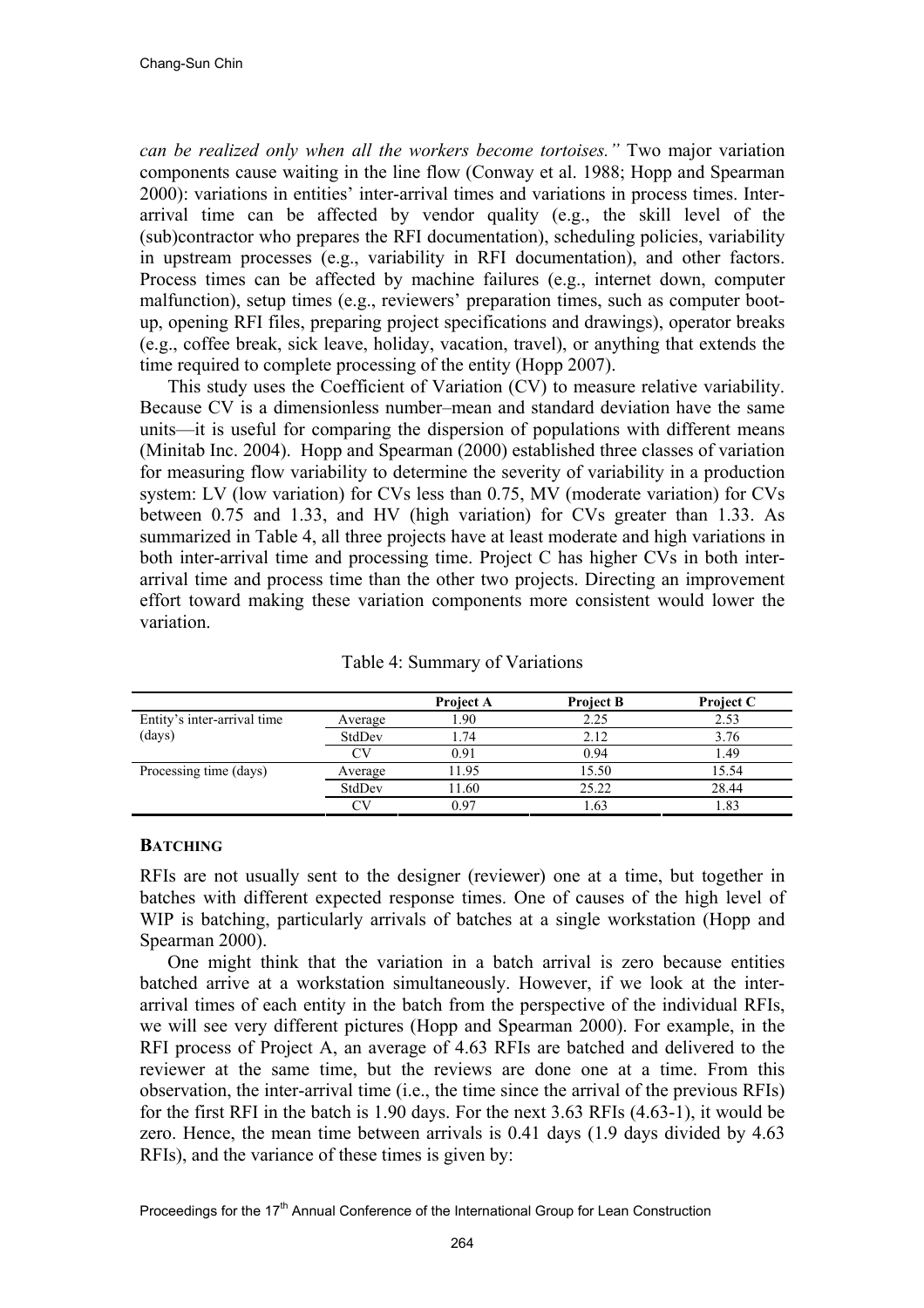$$
\sigma = \sqrt{\left[\frac{1}{4.63}(1.90)^2 + \frac{3.63}{4.63}(0)^2\right] - (0.41)^2} = 0.78\tag{1}
$$

Hence, the CV of batch arrival would be:

$$
CV = \frac{\sigma}{\mu} = \frac{0.78}{0.41} = 1.9
$$
 (2)

The CV of 1.9 falls within the high variation (HV) range, according to Hopp and Spearman's classification. Thus, the batching effect, together with a combined effect from inter-arrival and process time variations, increases the flow variation to a great extent and degrades the system performance, resulting in longer cycle times. An ideal batch size would be 1 since, replacing the average batch size in Equations (1) and (2) results in CV= 0. Hence, no variation resulting from batch arrival occurs.

#### **SYNCHRONIZATION**

In a production system, synchronization between fabrication and assembly is important because a assembly of a part cannot be completed until all components are available (Hopp et al. 1990). Lack of synchronization may result from variability, poor scheduling, or poor production control, and can cause significant buildup of WIP and, hence, delay (Hopp and Spearman 2000). In the RFI review process, reviewers may need such information as material specifications or shop drawings (synonymous with "components" in a production system) from suppliers for RFI reviews (synonymous with "part assembly" in a production system). If all these necessary bits of information are not obtained in timely manner, the reviewers cannot complete the reviews within the requested time. Hence, obtaining relevant information in timely manner can reduce the WIP level.

# **CONCLUSIONS**

A large WIP leads to long lead times and failure to meet customers' (contractors') expectations. This study reveals the strong correlation between WIP level and delay of RFI and investigated the reasons for high levels of WIP from the production perspective. The complex nature of the construction process and its interwoven flows make it difficult to use the concept of lean thinking. However, if we investigate suspicious areas with well defined parameters such as WIP, variation, utilization, etc and relate them to such flow-related theories as queueing theory and Little's Law, we will be able to improve system performance.

# **REFERENCES**

- Bramble, B. B., and Callahan, M. T. (1999). Construction Delay Claims, Aspen Publishers.
- Chin, C.-S., and Russell, J. S. (2008). "Predicting the Expected Service Level and the Realistic Lead Time of RFI Process using Binary Logistic Regression." In: Dainty, A (Ed) Procs 24th Annual ARCOM Conference, 1-3 September 2008, Cardiff, UK, Association of Researchers in Construction Management, 739-748.
- Conway, R., Maxwell, W., McClain, J. O., and Thomas, L. J. (1988). "The Role of Work-In-Process Inventory in Serial Production Lines." Operations Research, 36(2), 229.